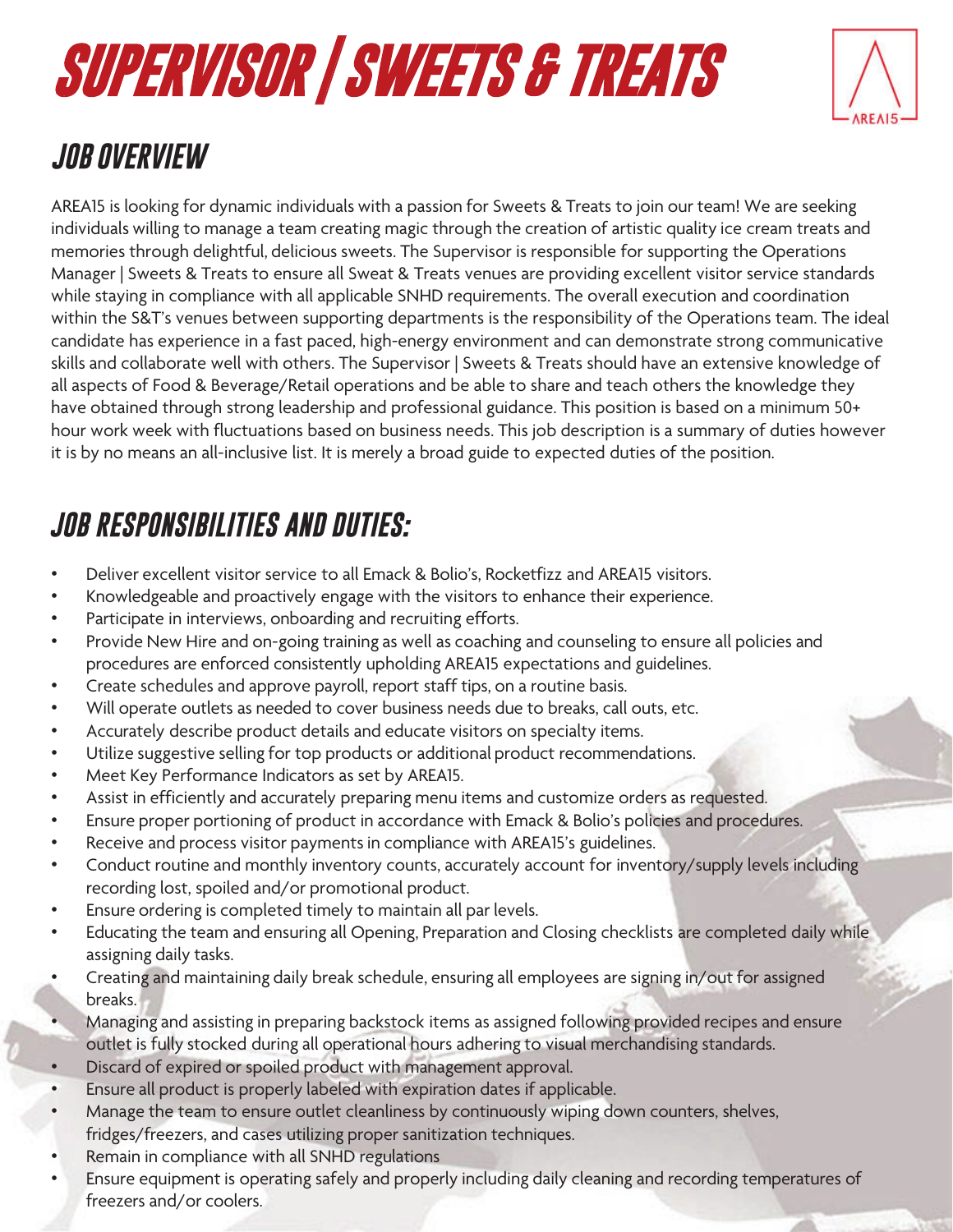

#### *CONT. JOB RESPONSIBILITIES AND DUTIES:*

- Submit work orders for any required maintenance.
- Adhere to all AREA15 and Emack & Bolio's policies and procedures.
- Serve as first level of contact for visitor/employee resolution and additional questions.
- Effectively escalate concerns that need additional assistance to the management team.
- Promote a cheerful, efficient, and safe work environment.
- Other duties as assigned.

### *QUALIFICATIONS & SKILLS*

- Applicants must be 21 years of age or over
- Proof of eligibility to work in the United States
- Be comfortable participating in creative, entrepreneurial start-up environment, introducing new concepts and innovations
- Making decisions and solving problems in a fast-paced environment
- Resolving conflicts and negotiating with others
- Financial analysis, basic accounting knowledge
- Proficient knowledge of POS, timekeeping software, and purchasing systems
- Possess the ability to allocate both human and material resources creatively and efficiently, seeing the bigger picture as well as the finer details in a systematic organized approach
- Must be organized and detail oriented when dealing with food standards, costs, safety, creating work schedules, shipments, cleaning schedules, etc.
- Must be able to create and apply SOPs to ensure consistency within your department
- Proficient knowledge of applicable SNHD guidelines and requirements
- Establishing and maintaining interpersonal relationships
- Valid work cards (Health)
- Experience in developing and building teams
- Degree from accredited four-year institution preferred
- 1-2 years of experience in high volume retail or food & beverage operations
- Demonstrate strong leadership skills, including exceptional time management and delegation
- Ability to work varied shifts, including weekends and holidays
- Must be able to work shifts in excess of 12+ hours
- Must be able to lift 25lbs
- Work in an environment that is subject to varying levels of noise, crowds, flashing lights and smoke
- Must be able to stand, walk, bend and lift for extended periods of time
- Must be proficient in the English language; additional language skills preferred
- Must have the ability to withstand high temperatures, heat, and sun exposure